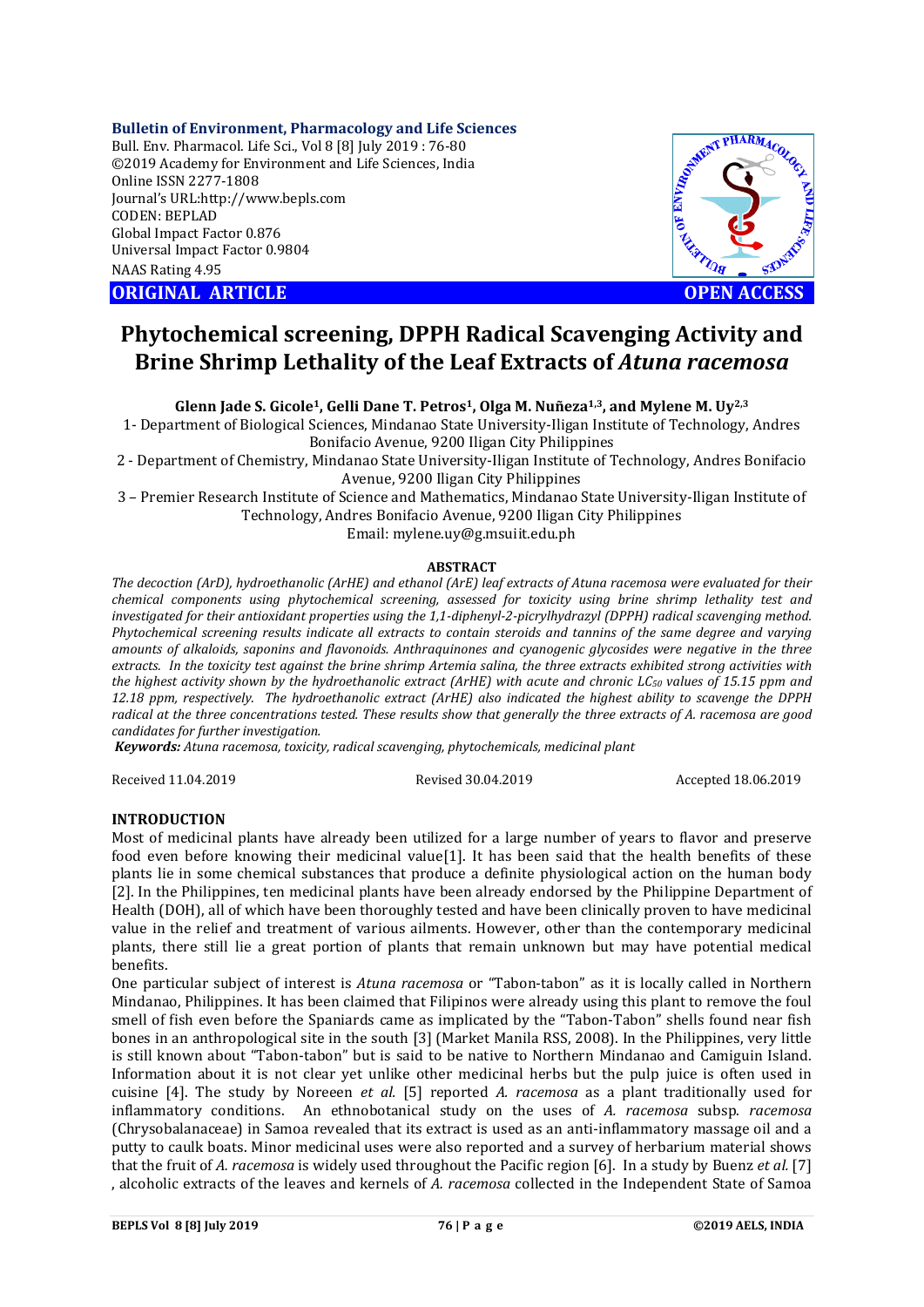were prepared and subjected to antimicrobial test against two Gram positive bacteria (*Staphylococcus aureus* and *Enterococcus faecalis*) and two Gram negative bacteria (*Pseudomonas aeruginosa* and *Escherichia coli*). The results show that the extracts from *A racemosa* to possess specific activity for the Gram positive bacteria tested.

In this study, leaf extracts of *A. racemosa* or "Tabon-tabon" were assessed for the presence of phytochemicals, evaluated for toxicity using brine shrimp lethality test, and investigated for their antioxidant properties using the DPPH radical scavenging method.

## **MATERIAL AND METHODS**

## **Plant collection and Preparation of Extracts**

Leaves of *A. racemosa* was collected from Extension, Wao, Lanao del Sur, Philippines. The decoction (ArD) was prepared by boiling around 1kg of fresh, clean and cut leaf samples in sufficient amount of distilled water (1:1 ratio). The mixture was then filtered and freeze-dried to give ArD. About 1kg of the plant's dried leaf sample were pulverized using a sterile electric blender, weighed and percolated with enough 95% ethanol; and another set-up percolated with 50% ethanol and 50% water after three days. Each solution was filtered, concentrated *in vacuo* using a rotary evaporator at temperatures not exceeding  $40^{\circ}$ C, freeze-dried and weighed to give the ethanol extract (ArE) and hydroethanolic extract (ArHE). respectively.

## **Phytochemical Screening**

The *A. racemosa* extracts (ArD, ArHE and ArE) were screened for the presence of alkaloids, saponins, flavonoids, steroids, tannins, anthraquinones and cyanogenic glycosides using the standard protocols as described by Aguinaldo et al. [8] with slight modifications.

#### **Brine Shrimp Lethality Test**

The three extracts were evaluated for lethality to the brine shrimp *A. salina* using standard protocol with a slight modification [9]. Three (3) concentrations of the extracts (1000-, 500-, 100-ppm) were prepared in three replicates. containers. Ten previously hatched brine shrimps were transferred to each test tube and sterilized sea water was added to the 5.00-mL mark. The number of dead and alive nauplii were counted after 6 hours and 24 hours corresponding to acute and chronic values, respectively. Using Reed-Meunch method  $[10]$ , LC<sub>50</sub> values for all the crude extracts were determined.

#### **DPPH Radical Scavenging Activity**

Using the method of Lee and Shibamoto [11], the DPPH radical scavenging activity of all extracts were examined by comparison with those of known antioxidants Ascorbic Acid (AA) and Butylatedhydroxytoluene (BHT). The extracts were prepared at concentrations of 1000- , 500- and 100 ppm. 1000 ppm stock solution was prepared by dissolving 3mg of the extract with 3.0mL methanol. Volumes of 1000µL, 750µL, 150µL from the 1000ppm stock solution were transferred in a 10mL test tube and were added with methanol to make 1.5mL solution. The mixture was shaken vigorously and allowed to stand at room temperature for few hours. The percent of DPPH decoloration of the samples was then calculated according to formula:

$$
Antiradical activity = \frac{Acontrol - Asample}{X 100}
$$

$$
A control
$$

Each sample were assayed in triplicate and mean values were calculated.

#### **RESULTS**

## **Phytochemical Screening**

The results obtained for the phytochemicals found in each extract of *A. racemosa* is summarized in Table 1.

| Phytochemicals       | A. racemosa extracts |             |            |
|----------------------|----------------------|-------------|------------|
|                      | <b>ArD</b>           | <b>ArHE</b> | <b>ArE</b> |
| Alkaloids            |                      | $++$        | $+++$      |
| Saponins             | $+++$                | $++$        |            |
| Flavonoids           |                      | $++$        | $+++$      |
| Steroids             | $^{+++}$             | $+++$       | $+++$      |
| <b>Tannins</b>       | $^{+++}$             | $+++$       | $+++$      |
| Anthraguinones       |                      |             |            |
| Cyanogenic glcosides |                      |             |            |

Table 1: Phytochemical screening results for *A. racemosa* extracts

+ slight; ++ moderate; +++ heavy; - absence

ArD –decoction, **ArHE** – hydroethanolic extract, **ArE** - ethanol extract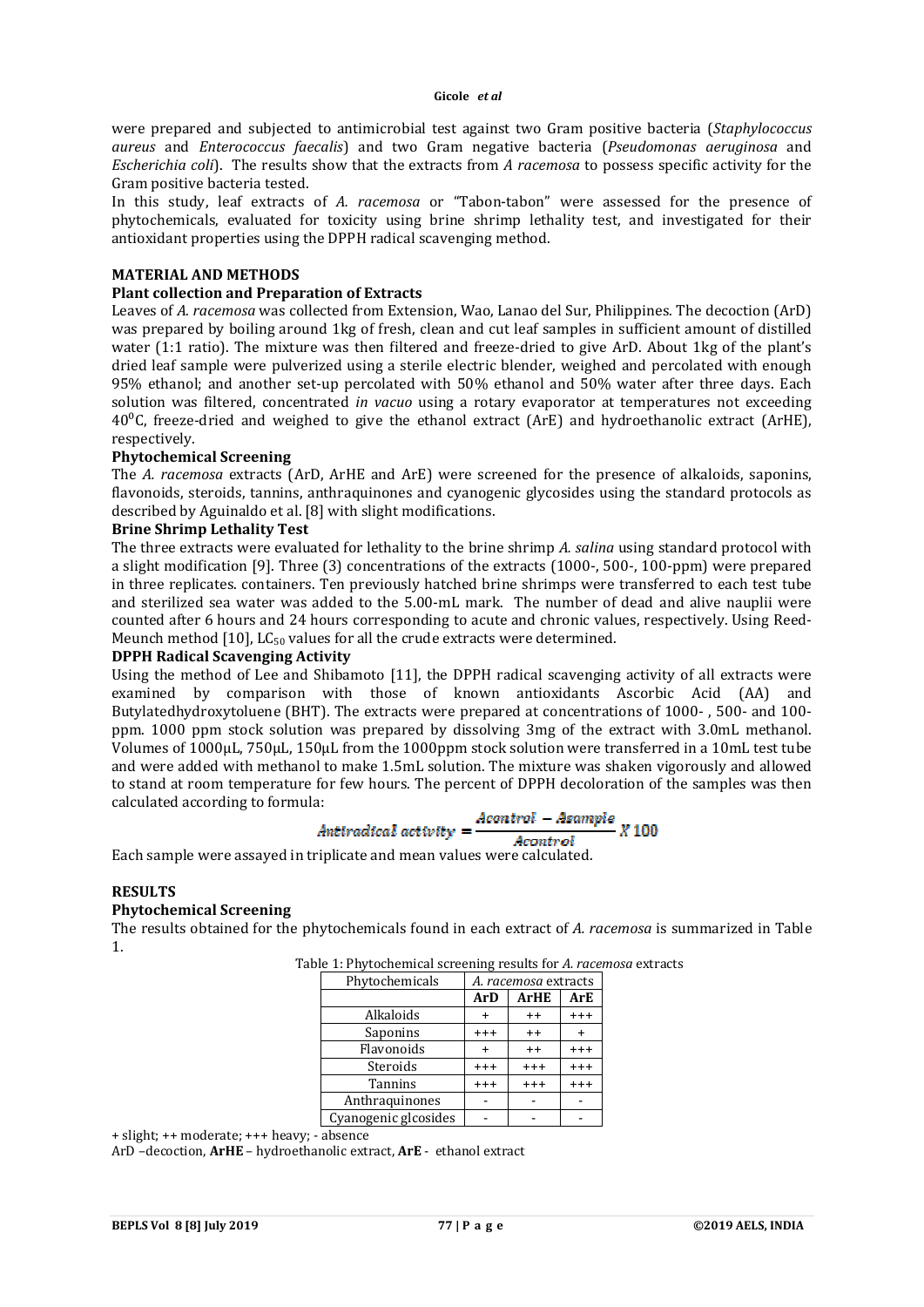#### **Gicole** *et al*

## **Brine Shrimp Lethality Test**

The results obtained for the mortality rate of the brine shrimp *A. salina* after 24-hour exposure and the LC50 values of the extracts of *A. racemosa* is summarized in Table 2.

| A. racemosa<br>Extracts | Mortality after 6-h<br>Exposure <sup>*</sup> , % |           | Acute LC <sub>50</sub> ,<br>ppm | <b>TWOTO IT</b> DITIIV SHITING HIGH WILLY WHAT DOIN VALUES OF THE INTRODUCTION CATEGORY<br>Mortality after 24-h<br>Exposure*, % |           | Chronic LC <sub>50</sub><br>ppm |       |       |
|-------------------------|--------------------------------------------------|-----------|---------------------------------|---------------------------------------------------------------------------------------------------------------------------------|-----------|---------------------------------|-------|-------|
|                         |                                                  |           |                                 |                                                                                                                                 |           |                                 |       |       |
|                         | 100                                              | $500$ ppm | $1000$ ppm                      |                                                                                                                                 | $100$ ppm | $500$ ppm                       | 1000  |       |
|                         | ppm                                              |           |                                 |                                                                                                                                 |           |                                 | ppm   |       |
| ArD                     | 0.00                                             | 0.00      | 80.00                           | 18.73                                                                                                                           | 5.97      | 13.16                           | 88.57 | 16.78 |
| <b>ArHE</b>             | 0.00                                             | 52.38     | 76.92                           | 14.15                                                                                                                           | 0.00      | 69.44                           | 89.09 | 12.18 |
| ArE                     | 0.00                                             | 27.50     | 75.61                           | 16.61                                                                                                                           | 0.00      | 28.21                           | 78.05 | 16.28 |

**Table 2:** Brine shrimp mortality and LC50 values of the *A. racemosa* extracts

\*mean of triplicate analysis

**ArD** –decoction, **ArHE** – hydroethanolic extract, **ArE** - ethanol extract

## **DPPH Radical Scavenging Test**

Table 3 summarizes the averaged DPPH-radical scavenging activities of the extracts of *A. racemosa*.

|               | <b>Table 3:</b> DPPH antiradical activities of A. <i>racemosa</i> leaf extracts at various concentrations |  |
|---------------|-----------------------------------------------------------------------------------------------------------|--|
| l Test Sample | Antiradical Activity*, %                                                                                  |  |

| <b>Test Sample</b> | Antiradical Activity*, % |         |          |  |
|--------------------|--------------------------|---------|----------|--|
|                    | $100$ ppm                | 500 ppm | 1000 ppm |  |
| ArD                | 31.11                    | 21.61   | 89.42    |  |
| ArHE               | 46.03                    | 93.34   | 93.72    |  |
| ArE                | 18.07                    | 90.22   | 91.08    |  |
| $AA^{**}$          | 93.65                    | 96.70   | 96.74    |  |
| $BHT***$           | 73.02                    | 94.03   | 94.42    |  |

\*mean of triplicate analysis

\*\*Ascorbic Acid standard

\*\*\*Butylated hydroxytoluene standard

**ArD** –decoction, **ArHE** – hydroethanolic extract, **ArE** - ethanol extract

## **DISCUSSION**

## **Phytochemical screening**

Phytochemical screening results (Table 1) showed that the three extracts of *A. racemosa* contain alkaloids, saponins, flavonoids, steroids, and tannins but do not have anthraquinones and cyanogenic glycosides. Tannins are present in all the extracts of *A. racemosa*. Cowan [12] reported that tannins are polymeric phenolic substances capable of tanning leather or precipitating gelatin from solution, a property known as astringency. They are used in pharmaceutical preparations because of their astringent action. Tannins are known to possess general antimicrobial and antioxidant activities [13] (Riviere et al., 2009). Adekunle and Ikumapayi [14] reported that at low concentration, tannins can inhibit the growth of microorganisms, and act as an antifungal agent at higher concentration by coagulating the protoplasm of the microorganism. Other reports show that tannins may have potential value as cytotoxic and/or antineoplastic agents [8]. Aside from the use of tannins as antimicrobial agents or prevention of dental caries, they are also being used in the manufacture of plastics, paints, ceramics and water softening agents [15]. The presence of tannins in all of the crude extracts examined may justify the antioxidant activities of *A. racemosa*. Flavonoids, (a large group of naturally occurring plant phenolic compounds including flavones, flavonols, isoflavones, flavonones and chalcones), also known as nature's tender drugs, possess numerous biological/ pharmacological activities. Recent reports of antiviral, anti-fungal, antioxidant, antiinflammatory, antiallergenic, antithrombic, anticarcenogenic, hepatoprotective, and cytotoxic activities of flavonoids have generated interest in studies of flavonoid-containing plants. Of these biological activities, the anti-inflammatory capacity of flavonoids have long been utilized in Chinese medicine and the cosmetic industry as a form of crude plant extracts [16-18]. The presence of flavonoids in all crude plant extracts may confirm the antioxidant activity of *A. racemosa*. Triterpenoids are also present in the crude extracts of *A. racemosa*. These are studied for their anti-inflammatory, hepatoprotective, analgesic, antimicrobial, antimycotic, virostatic, immunomodulatory and tonic effects. They are used in the prevention and treatment of hepatitis, parasitic and protozoal infections and for their cytostatic effects. The disadvantage of using triterpenoids is the toxicity associated with their hemolytic and cytostatic properties. Hand in hand with ongoing extraction and isolation of natural products therefore, is the development of synthetic derivatives with lower toxic and higher therapeutic potential [19] (Dzubak et al., 2006). Quantitative analyses of these phytochemicals may also be done to guide the researchers on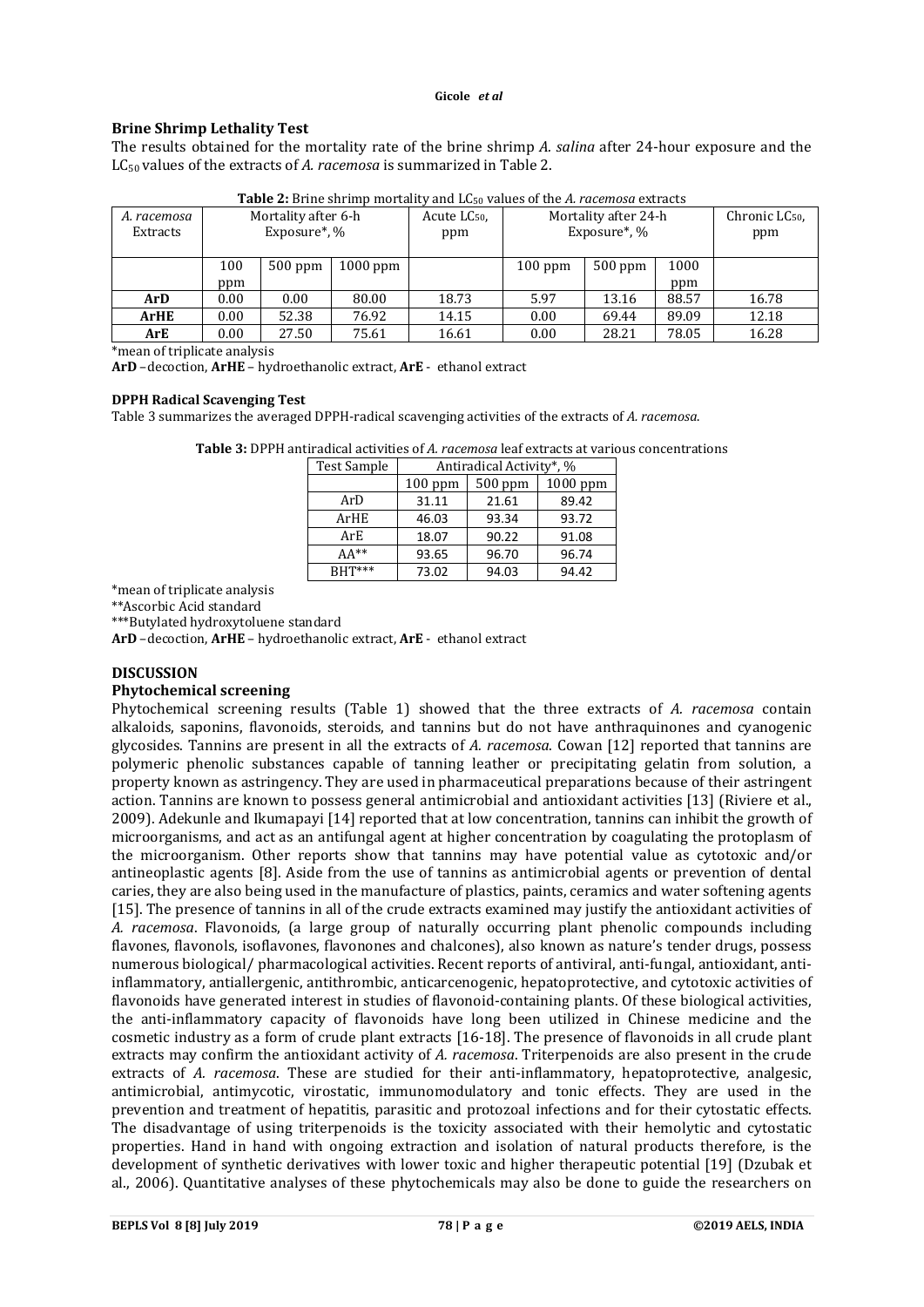which particular bioactive class of compounds may be subjected to subsequent target isolation [20].

# **Brine shrimp lethality test**

Results showed that the effects of the crude extracts of *A. racemosa* on the mortality of brine shrimp *A. salina* is highly dependent on the varying concentrations of *A.racemosa* as well as its type of crude extracts, with a notable pattern wherein percent mortality increases along with concentration, palpably starting on 500 ppm except on decoction (ArD), and that of all three extracts, 50:50 ethanol-water extract (ArHE) was observed to be the most toxic (active) based on  $LC_{50}$  values, 14.15 after six (6) hours of exposure (acute) and 12.18 after twenty-four hours (24) of exposure (chronic). The results in Table 2 indicated that all crude extracts of *A. racemosa* are highly active or toxic, having values less than 1000 ppm, among which ArHE was the most active, followed by crude ethanol extract (ArE) and the least active was ArD. Moreover, lethality of extracts on brine shrimp depended on the dosage. The extracts exhibiting the most chronic toxic effect is ArHE. It is important to note however that though ArD did not exhibit acute effects (0% mortality) for the first two concentrations, chronic effects were observed for 100 ppm, 500 ppm and 1000 ppm, respectively.

The brine shrimp lethality test (BSLT) has been used routinely in the primary screening of the crude extracts as well as isolated compounds to assess the toxicity towards brine shrimp, which could also provide an indication of possible cytotoxic properties of the test materials. Brine shrimp nauplii have been previously utilized in various bioassay systems. The variation in BSLT results (Table 2) may be due to the difference in the amount and kind of cytotoxic substances (e.g. tannins, flavonoids, triterpenoids) present in the crude extracts. According to Meyer *et. al.* [21], a crude plant extract can be considered toxic (active) if it has an  $LC_{50}$  value less than 1000ppm while non-toxic (inactive) if the value is greater than 1000ppm. BSLT results may be used to guide the researchers on which crude plant extracts/fractions to prioritize for further fractionation and isolation of these bioactive compounds. Other cytotoxicity tests and specific bioassays may be done on the isolated bioactive compounds later [20].

## **DPPH radical scavenging test**

The hydroethanolic extract of *A. racemosa* (ArHE) exhibited the highest antiradical activity in all of the concentrations tested. It is followed by the ethanolic extract (ArE). The activities of ArHE and ArE were relatively close to the standard (Ascorbic acid and BHT) at the 500- and 1000-ppm concentrations. Meanwhile, the decoction (ArD) hast the lowest antiradical activity among all the crude extracts. The results indicate that ArHE and ArE have the greater ability to scavenge the radical DPPH than the ArD extract in high concentrations (500- and 1000-ppm) (Table 3).

Antioxidants that scavenge free radicals play an important role in cardiovascular disease, aging, cancer, and inflammatory disorders [22]. In addition, these naturally occurring antioxidants can be formulated to give nutraceuticals, which can help to prevent oxidative damage from occurring in the body. One way of estimating antioxidant activity is by the use of the stable free radical DPPH [23-25]. The results indicate that among the crude extracts of *A. racemosa*, the hydroethanolic extract and the decoction exhibited the highest and lowest antioxidant capacity respectively in terms of both Ascorbic Acid and Butylated Hydroxytoluene equivalence.

# **CONCLUSION**

Results of the study have shown that all the crude extracts of *A. racemosa* exhibited bioactivities in terms of toxicity to brine shrimp and antioxidant properties. The hydroethanolic extract (ArHE) was observed to be the most active (toxic) in the brine shrimp lethality test. Moreover, the ArHE also had the most palpable acute and chronic effect among all three extracts. The other extracts have acute and chronic effects as well and are highly active. These results warrant further investigations on the isolation and identification of the bioactive components present in the crude extracts. Over-all evaluation of the results of the various *in vitro* antioxidant property methods on the extracts of *A. racemosa* indicate such extracts as good candidates for further investigation.

# **ACKNOWLEGEMENT**

The authors are grateful to the Department of Science and Technology-Philippine Council for Health Research and Development for the fund support.

## **REFERENCES**

- 1. Ajlan, A. (2016). Medicinal Plants: A Review. *Natural Products: An Indian Journal*;12(3): 1-6.
- 2. Edeoga, H. O., Okwu, D. E., & Mbaebie, B. O. (2005). Phytochemical constituents of some Nigerian medicinal plants. *African Journal of Biotechnology*; 4(7), 685-688.
- 3. Market Manila RSS. (2008) Tabon-Tabon Fruit. Retrieved from http://www.marketmanila.com /archives /tabon-tabon-fruit on December 16,2016.